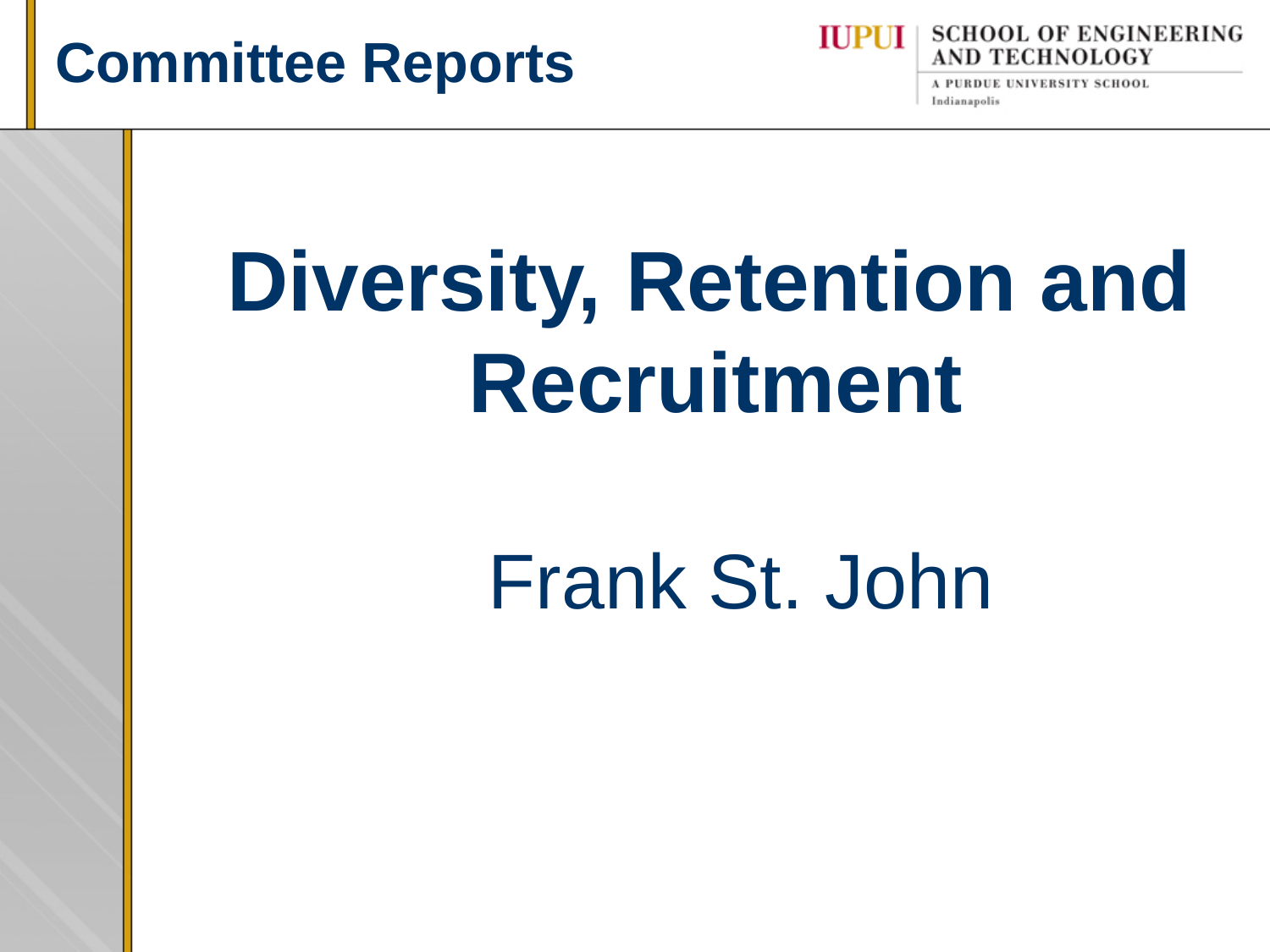#### **Diversity, Retention & Recruitment Committee**



A PURDUE UNIVERSITY SCHOOL Indianapolis

- Committee:
	- Vince Newsom-Chairman
	- Clayton Nicholas
	- Frank St. John
	- Terri Talbert-Hatch
	- Sam White
	- Kevin Zaletel
- Last meeting September 21
	- Updated DIAC Long Range Plan (Diversity Committee)
	- Planning for student meeting on October 1<sup>st</sup>.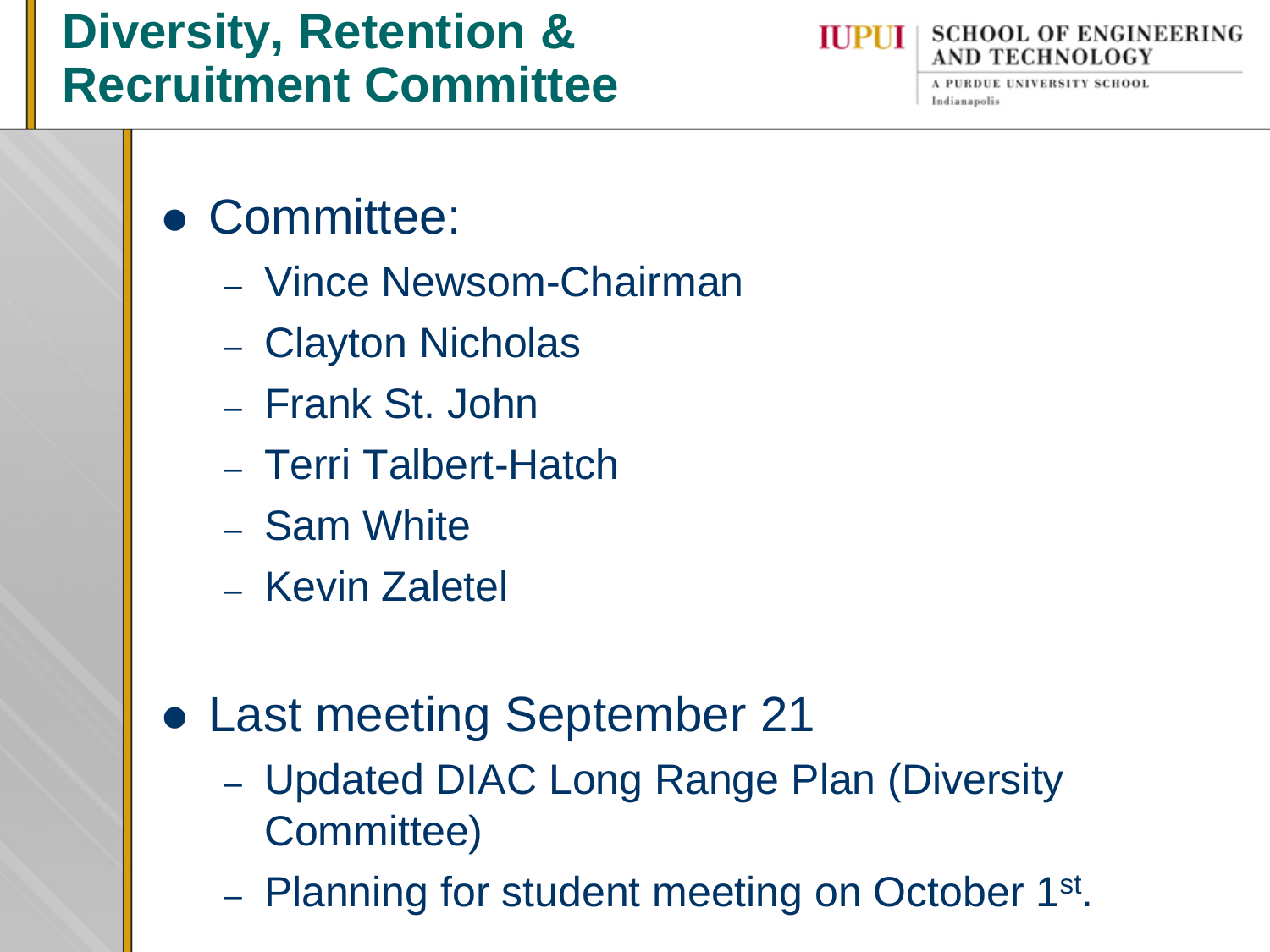## DIAC Long Range Plan

WHERE IS MADE

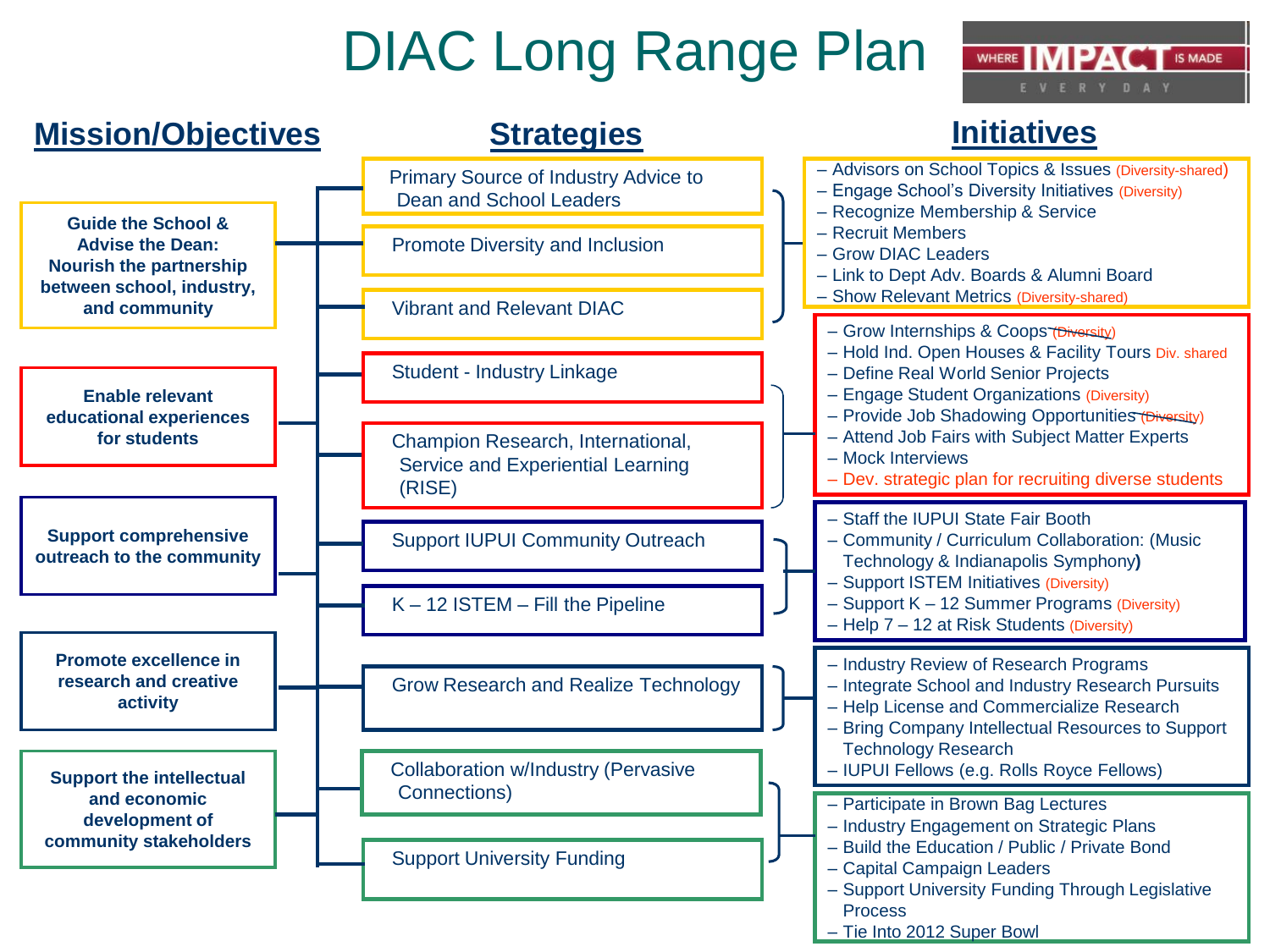## Diversity, Recruiting and Retention (Update)

**IS MADE**